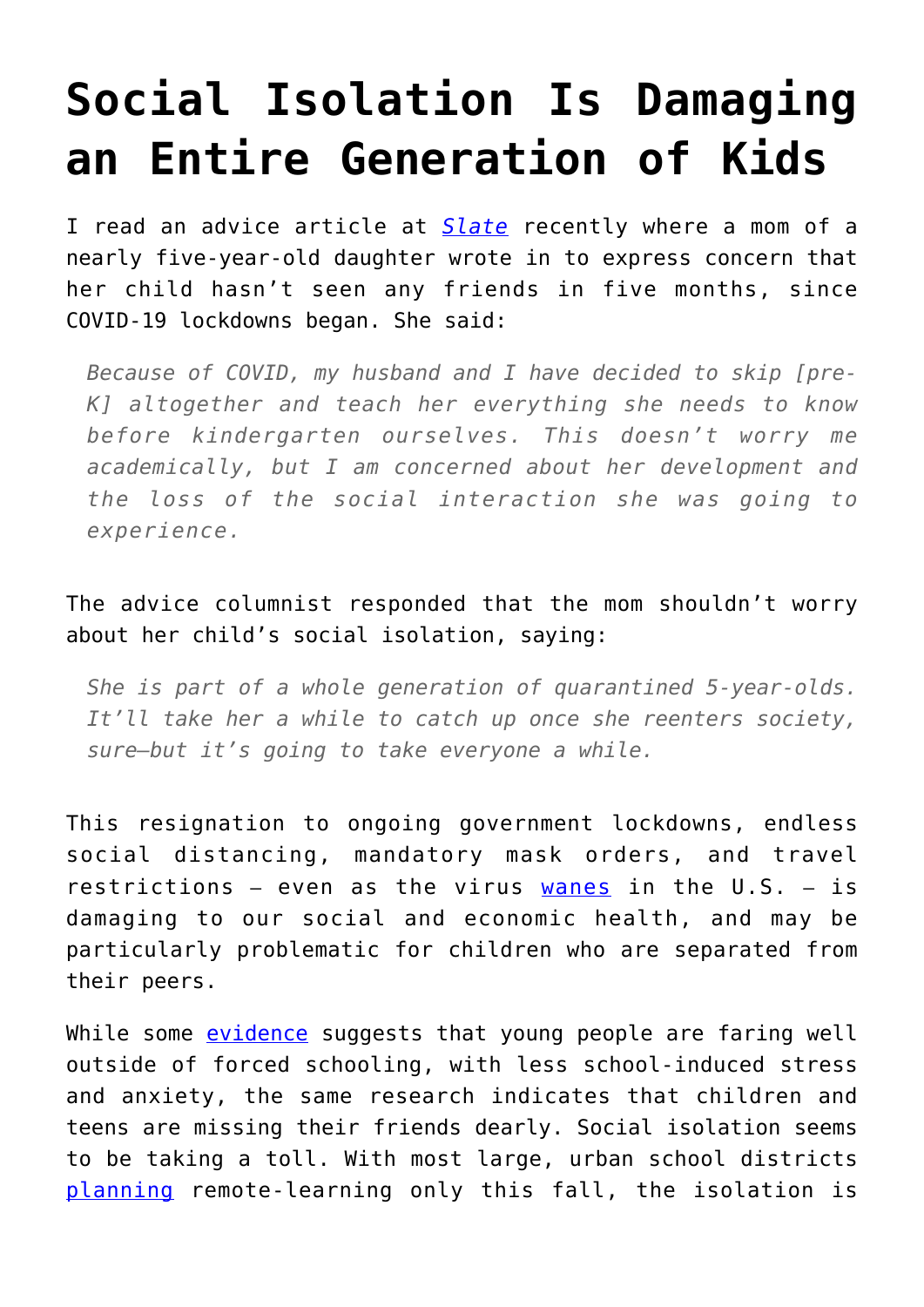likely to continue for many children – unless parents step in to alleviate this loneliness.

An [article](https://www.wsj.com/articles/the-toll-that-isolation-takes-on-kids-during-the-coronavirus-era-11592236617) in *The Wall Street Journal* exposed the impact of pandemic-related social isolation on children and adolescents: "'Of all age groups, this virus is probably more socially devastating to teens than any other group. They are bored and they are lonely,' says Joseph P. Allen, a professor of psychology at the University of Virginia."

Another recent *Journal* [article](https://www.wsj.com/articles/lonely-girls-how-the-pandemic-has-deepened-the-isolation-of-adolescents-11595937600) reinforced these unintended consequences of the lockdowns and social distancing on adolescents, and particularly girls: "Adolescent girls already were experiencing record-high levels of loneliness, anxiety and depression before the pandemic, according to Mary Pipher, a clinical psychologist and author of *[Reviving Ophelia: Saving](https://amzn.to/35mPBrH) [the Selves of Adolescent Girls](https://amzn.to/35mPBrH)*[…](https://amzn.to/35mPBrH) 'All of the things that a year ago were increasing girls' depression have been exacerbated by the pandemic,' [said] Dr. Pipher."

## **Kids Need Other Kids**

Regardless of whether or not you think schools should reopen for in-person learning this fall, the reality is that kids need to be around other kids to play, socialize, and learn.

They don't need this play, socializing, and learning to happen in schools.

In fact, they may find much more authentic, satisfying social play and learning **[outside](https://www.amazon.com/Unschooled-Well-Educated-Children-Conventional-Classroom/dp/1641600632/)** of a conventional classroom. Peter Gray, research professor of psychology at Boston College, has written extensively on the importance of unstructured childhood social play for children's health and well-being. In a June interview with NPR, Gray [said](https://www.wbur.org/radioboston/2020/06/24/children-play-pandemic):

*Play is crucial to children's development. And much of my research shows that over the last few decades, our children*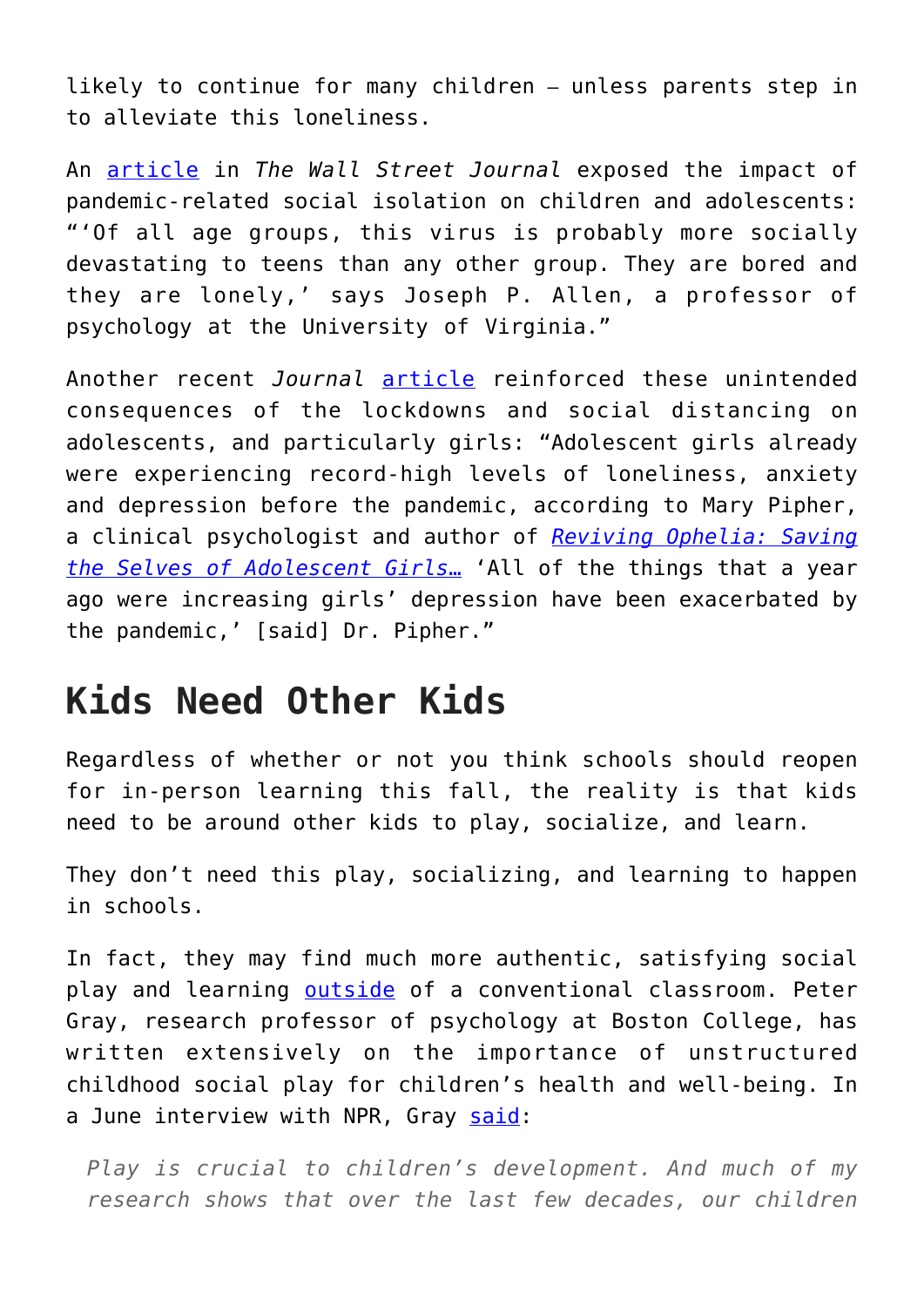*have been very play deprived. They spend so much time in school, so much time that homework after school, so much time in adult-directed activities which are not fully play — play is activity that children develop themselves — that children take control of themselves and their children learn to be independent and solve their own problems.*

(To learn more about this, see Gray's book *[Free to Learn: Why](https://amzn.to/3hbZJWr) [Unleashing the Instinct to Play Will Make Our Children](https://amzn.to/3hbZJWr) [Happier, More Self-Reliant, and Better Students for Life](https://amzn.to/3hbZJWr)*.)

If they were play-deprived prior to the pandemic, then many children may be more play-deprived now, as they have been cutoff from peers for nearly six months. Gray has [documented](https://files.eric.ed.gov/fulltext/EJ985541.pdf) the correlation between the decline in play and the rise in childhood and adolescent mental health disorders. This is something that is deeply concerning now as children, and especially adolescents, are even more distanced from their peers.

While technology has been a lifesaver for all of us during the pandemic, it has also consumed a much larger portion of children's lives. A new [report](https://www.luriechildrens.org/en/blog/social-media-parenting-statistics/) released this month by the Children's Hospital of Chicago found that 63 percent of teens are using social media more than they did pre-pandemic, and more than half of their parents indicate that social media use is having a negative impact on their kids.

Perhaps more startling, the survey found that 68 percent of parents say that social media is interfering with their teen's ability to have normal social interactions. Concerns about social media use and its impact on teen mental and social health were widespread before the pandemic, but it could be particularly troubling now as social media use soars while many teens remain separated from their friends.

The continued quarantining of healthy children and adolescents is misguided and deprives them of the childhood play and in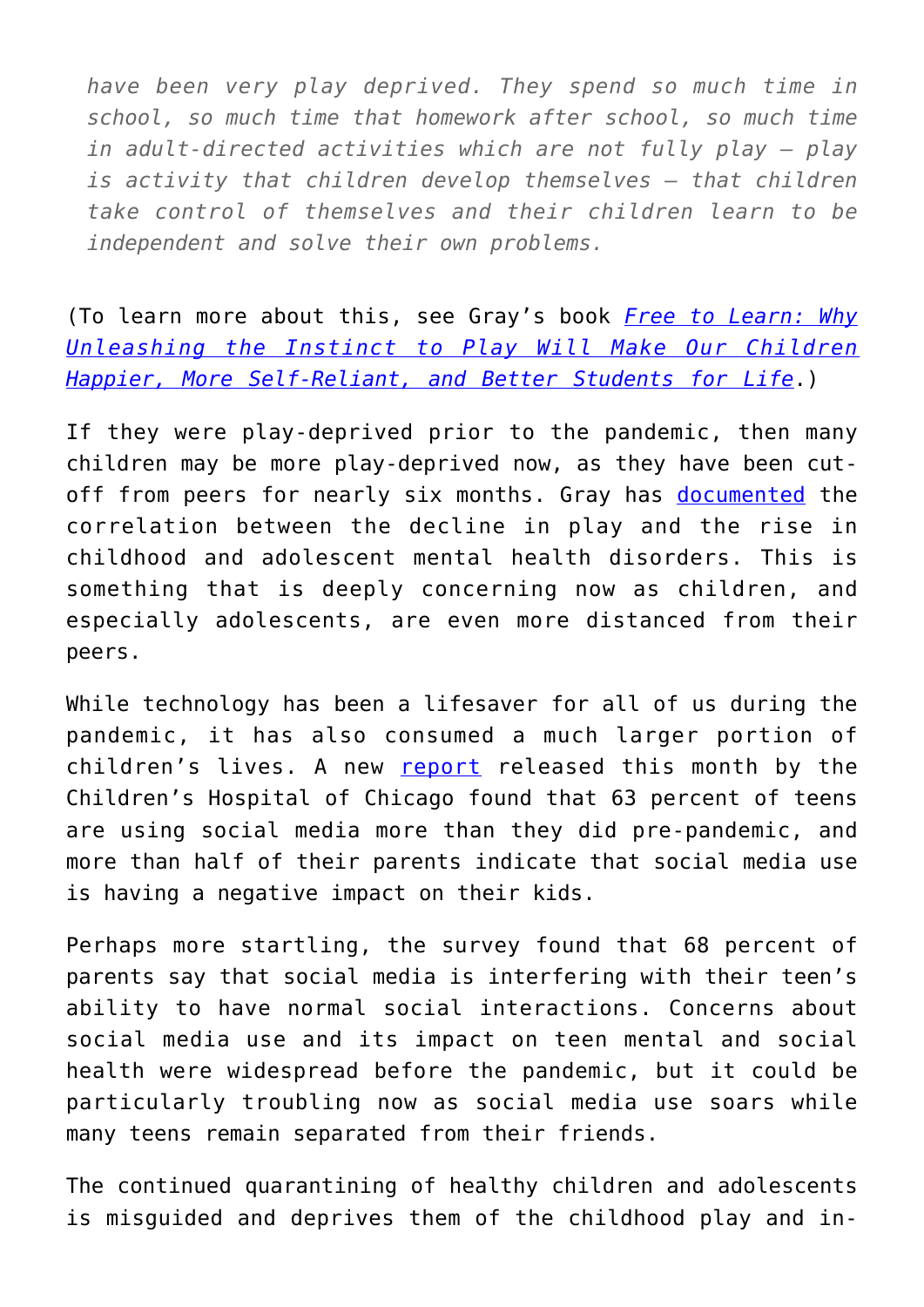person social interaction that are critical to their growth and development. FEE's Jon Miltimore wrote a great [article](https://fee.org/articles/sweden-s-results-suggest-we-should-stop-quarantining-healthy-children/) recently saying this very thing, and providing international data on the low risks of COVID-19 on children. The health risks to children of the virus may be small, but the risks to children's mental and emotional health from forced separation from peers is not. Miltimore writes:

*The best scientific evidence we have shows that children have the least to fear from COVID-19. As the CDC [points out,](https://www.cdc.gov/flu/symptoms/flu-vs-covid19.htm#:~:text=The%20risk%20of%20complications%20for,both%20flu%20and%20COVID%2D19.&text=Young%20children%20are%20at%20higher%20risk%20of%20severe%20illness%20from%20flu.) the common flu is far more dangerous for children than the coronavirus. A society that deprives children of the basic freedom to gather to play, learn, explore, and socialize does them a grave injustice, one that will result in far more harm than good. Fortunately, we have ample evidence and real-life examples that show the costs of quarantining healthy children far outweigh the benefits.*

The OECD recently issued a [report](https://www.oecd.org/coronavirus/policy-responses/combatting-covid-19-s-effect-on-children-2e1f3b2f/) detailing the global harm the pandemic response is inflicting on children's social and economic health and well-being, especially poor children. Its recommendation to combat these detrimental effects is to add more government interventions and mandates, particularly in social services, healthcare, and education.

But adding more layers of government involvement to fix the problems created by government lockdown policies puts expensive Band-Aids on injuries that could be alleviated by loosening the lockdowns.

## **What Can Parents Do?**

So what can parents do? While they may not be able to lift government orders, parents can lift some of their self-imposed social distancing practices to help their children and teens avoid continued isolation and the damaging consequences that can arise from being disconnected from their peers.